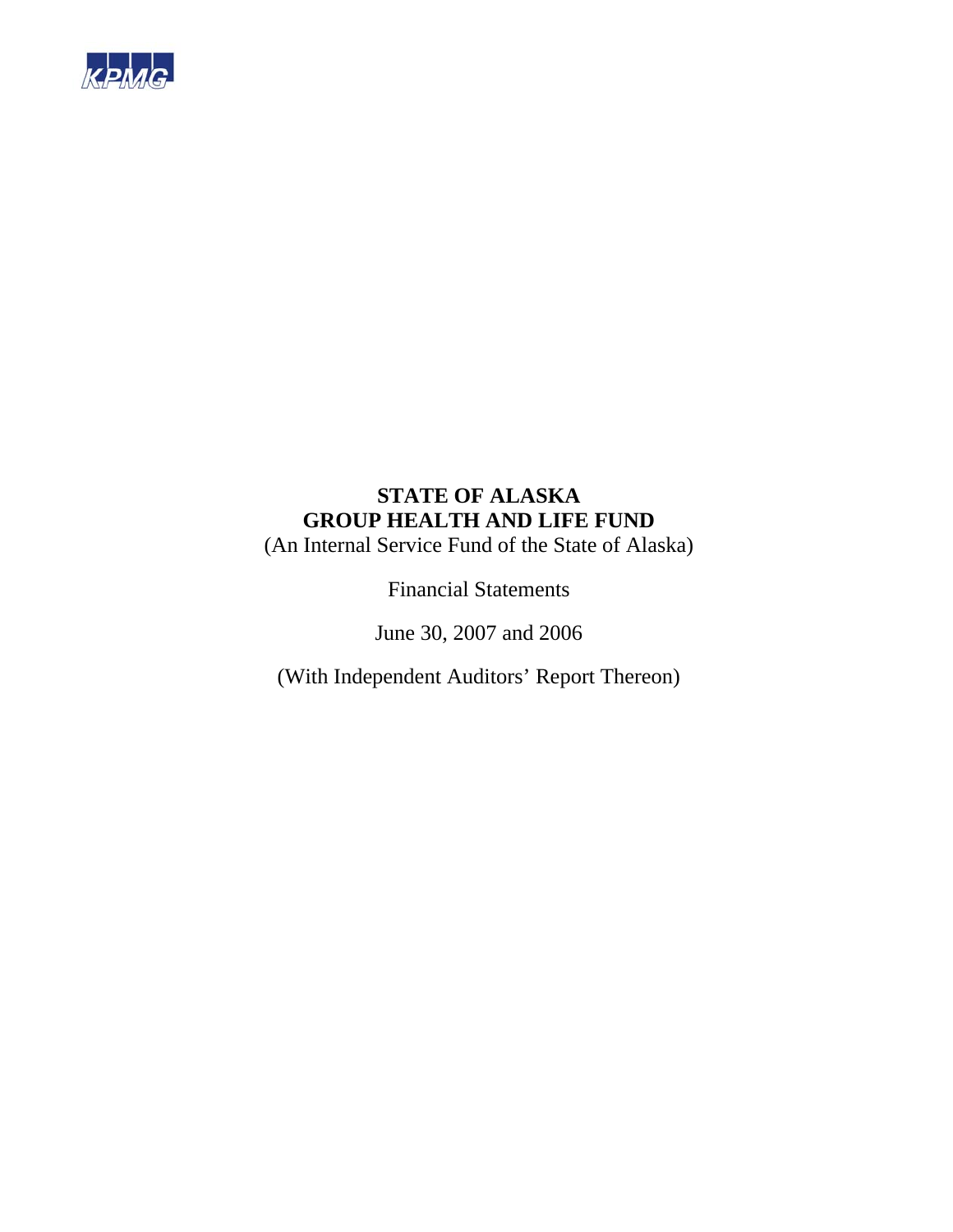(An Internal Service Fund of the State of Alaska)

June 30, 2007 and 2006

## **Table of Contents**

|                                                             | Page     |
|-------------------------------------------------------------|----------|
| Independent Auditors' Report                                |          |
| Management's Discussion and Analysis                        | $2 - 5$  |
| <b>Statements of Net Assets</b>                             | 6        |
| Statements of Revenues, Expenses, and Changes in Net Assets | $\tau$   |
| <b>Statements of Cash Flows</b>                             | 8        |
| <b>Notes to Financial Statements</b>                        | $9 - 18$ |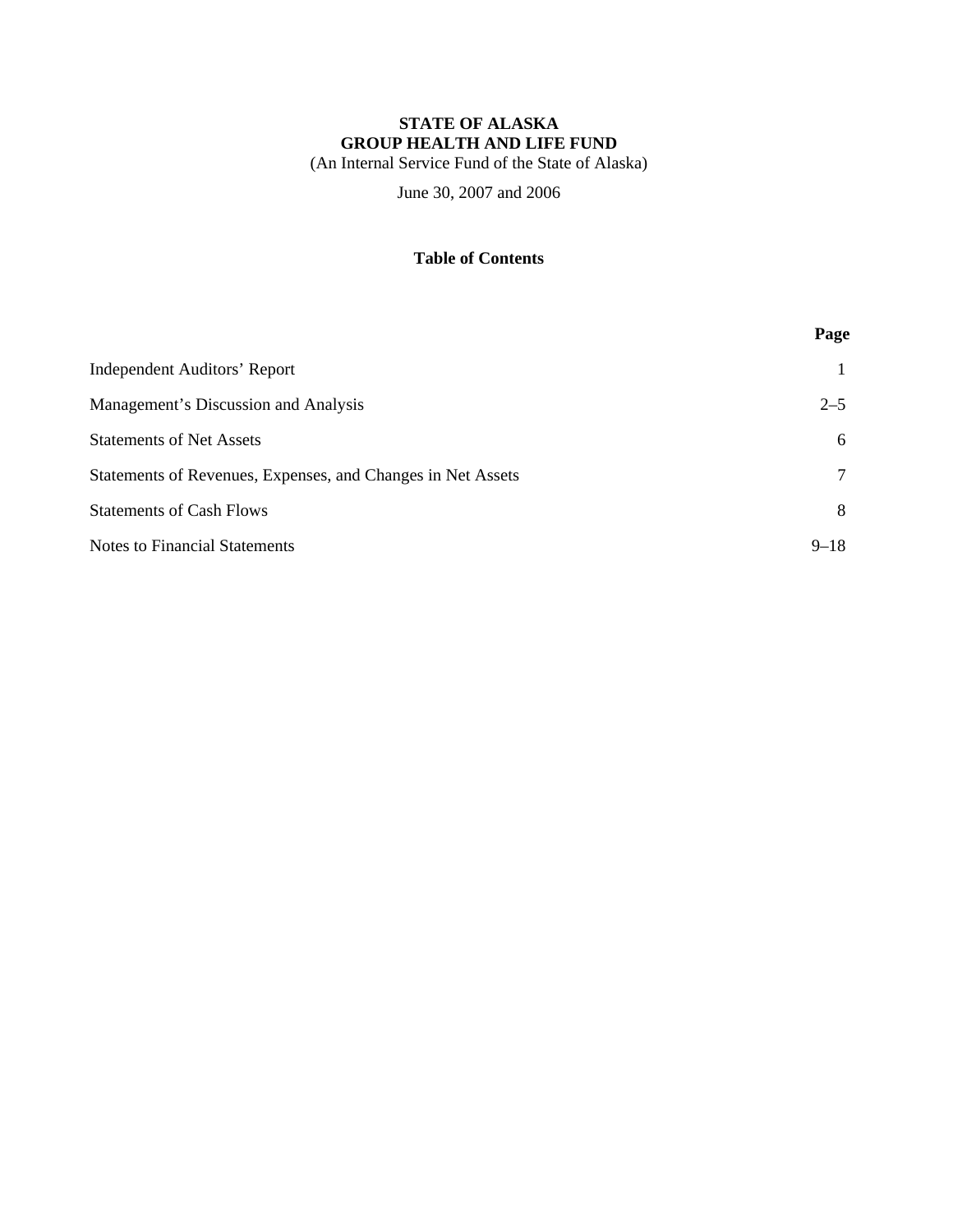

**KPMG LLP**  Suite 600 701 West Eighth Avenue Anchorage, AK 99501

#### **Independent Auditors' Report**

Division of Retirement and Benefits Group Health and Life Fund:

We have audited the accompanying statements of net assets of the State of Alaska Group Health and Life Fund, an Internal Service Fund of the State of Alaska, as of June 30, 2007 and 2006, and the related statements of revenues, expenses, and changes in net assets, and cash flows for the years then ended. These financial statements are the responsibility of the Plan's management. Our responsibility is to express an opinion on these financial statements based on our audits.

We conducted our audits in accordance with auditing standards generally accepted in the United States of America. Those standards require that we plan and perform the audit to obtain reasonable assurance about whether the financial statements are free of material misstatement. An audit includes consideration of internal control over financial reporting as a basis for designing audit procedures that are appropriate in the circumstances, but not for the purpose of expressing an opinion on the effectiveness of the internal control over financial reporting. Accordingly, we express no such opinion. An audit also includes examining, on a test basis, evidence supporting the amounts and disclosures in the financial statements, assessing the accounting principles used and significant estimates made by management, as well as evaluating the overall financial statement presentation. We believe that our audits provide a reasonable basis for our opinion.

As discussed in note 1, the financial statements present only the State of Alaska Group Health and Life Fund and do not purport to and do not present fairly the financial position of the State of Alaska as of June 30, 2007 and 2006, changes in its financial position and cash flows, where applicable, for the years then ended in conformity with U.S. generally accepted accounting principles.

In our opinion, the financial statements referred to above present fairly, in all material respects, the financial position of the State of Alaska Group Health and Life Fund, an Internal Service Fund of the State of Alaska, as of June 30, 2007 and 2006, and the changes in its financial position and its cash flows for the years then ended in conformity with U.S. generally accepted accounting principles.

The accompanying required supplementary information of management's discussion and analysis on pages 3 to 6 is not a required part of the basic financial statements but is supplementary information required by U.S. generally accepted accounting principles. We have applied certain limited procedures, which consisted principally of inquiries of management regarding the methods of measurement and presentation of the required supplementary information. However, we did not audit the information and express no opinion on it.

KPMG LLP

January 23, 2008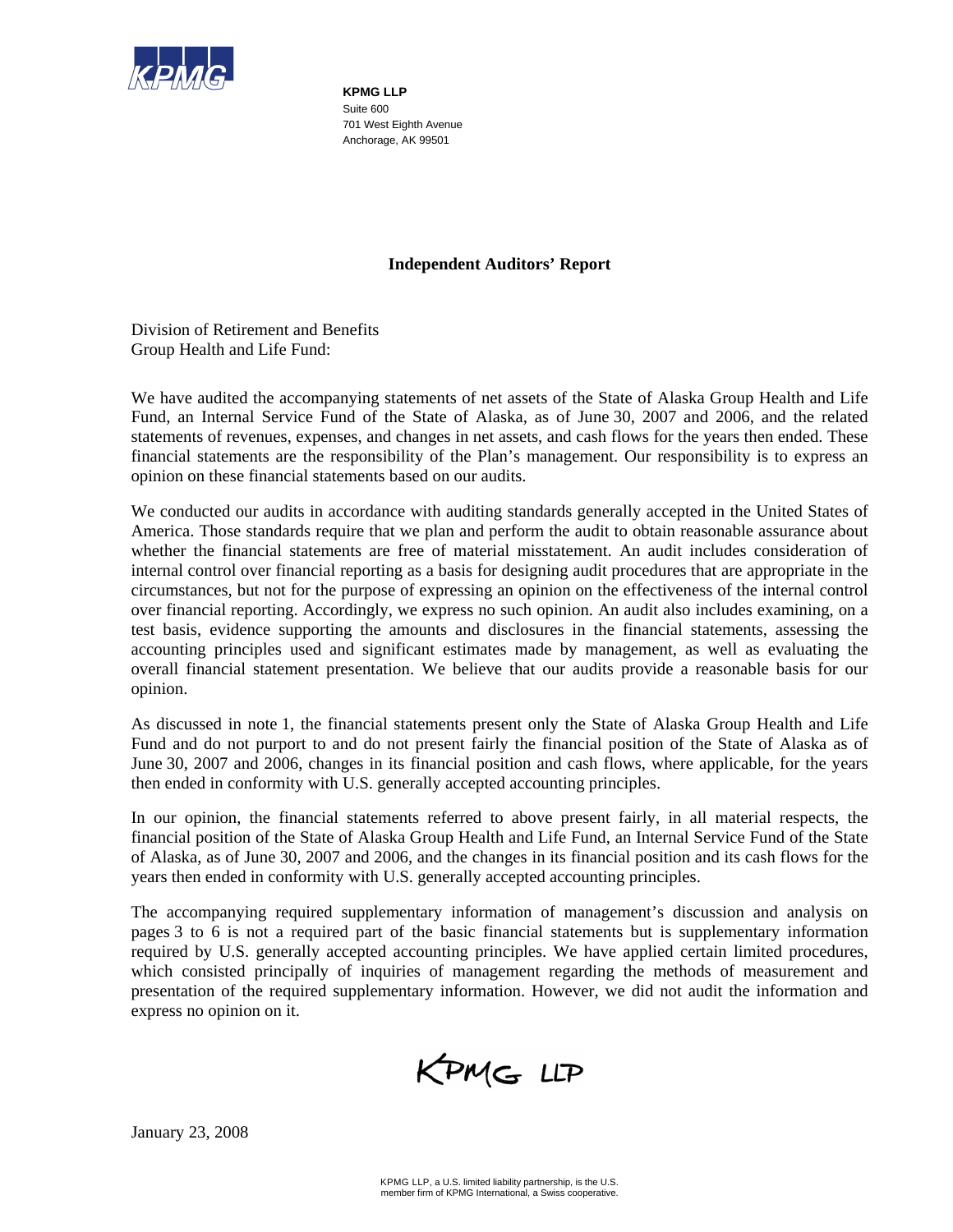(An Internal Service Fund of the State of Alaska)

Management's Discussion and Analysis

June 30, 2007 and 2006

This section presents management's discussion and analysis (MD&A) of the Group Health and Life Fund's (Plan) financial condition and performance for the years ended June 30, 2007 and 2006. This section is presented as a narrative overview and analysis. Please read the MD&A in conjunction with the financial statements and notes to the financial statements to better understand the financial condition and performance of the Plan during the fiscal years ended June 30, 2007 and 2006. Information for fiscal year 2005 is presented for comparative purposes.

#### **Financial Highlights**

The Plan's total assets exceeded its total liabilities by \$34,531,621 and \$26,087,071 at the close of fiscal years 2007 and 2006, respectively.

The Plan's net assets as of June 30, 2007 and 2006 increased by \$8,444,550 and \$7,532,084 or 32.4% and 40.6% in fiscal years 2007 and 2006, respectively.

Total health premiums received totaled \$70,023,372 and \$66,771,432 during fiscal years 2007 and 2006; reflecting an increase of \$3,251,940 and \$7,433,396 or 4.9% and 12.5% from fiscal years 2006 and 2005, respectively.

Investment earnings increased from \$1,025,641 in 2006 to \$2,383,959 in 2007 and increased from \$702,515 in 2005 to \$1,025,641 in 2006; reflecting an increase of 132.4% and 46.0% in 2006 and 2005, respectively.

Benefit expense totaled \$61,859,256 and \$58,201,639 during fiscal years 2007 and 2006; reflecting an increase of \$3,657,617 or 6.3% and an increase of \$7,666,994 or 15.2% from fiscal years 2006 and 2005, respectively.

#### **Overview of the Financial Statements**

This discussion and analysis is intended to serve as an introduction to the Plan's basic financial statements. The Plan's basic financial statements are comprised of four components: (1) statement of net assets, (2) statement of additions, deductions and changes in net assets, (3) statement of cash flows, and (4) notes to financial statements.

*Statement of Net Assets* – This statement presents information regarding the Plan's assets, liabilities, and net assets. Net assets represent the total amount of assets less the total amount of liabilities.

*Statement of Revenues, Expenses, and Changes in Net Assets – This statement presents how the Plan's net assets* changed during the fiscal year as a result of health premiums, investment income, and operating deductions.

*Statement of Cash Flows* – This statement presents cash flows from operations and investing activities. The Plan presents its cash flows statement using the direct method for reporting cash received and disbursed during the fiscal year.

The above statements represent resources available for investment and payment of benefits as of the fiscal year– end and the sources and uses of those funds during the fiscal year.

*Notes to Financial Statements* – The notes to the financial statements are an integral part of the financial statements and provide additional detailed information to better understand the Plan's financial statements.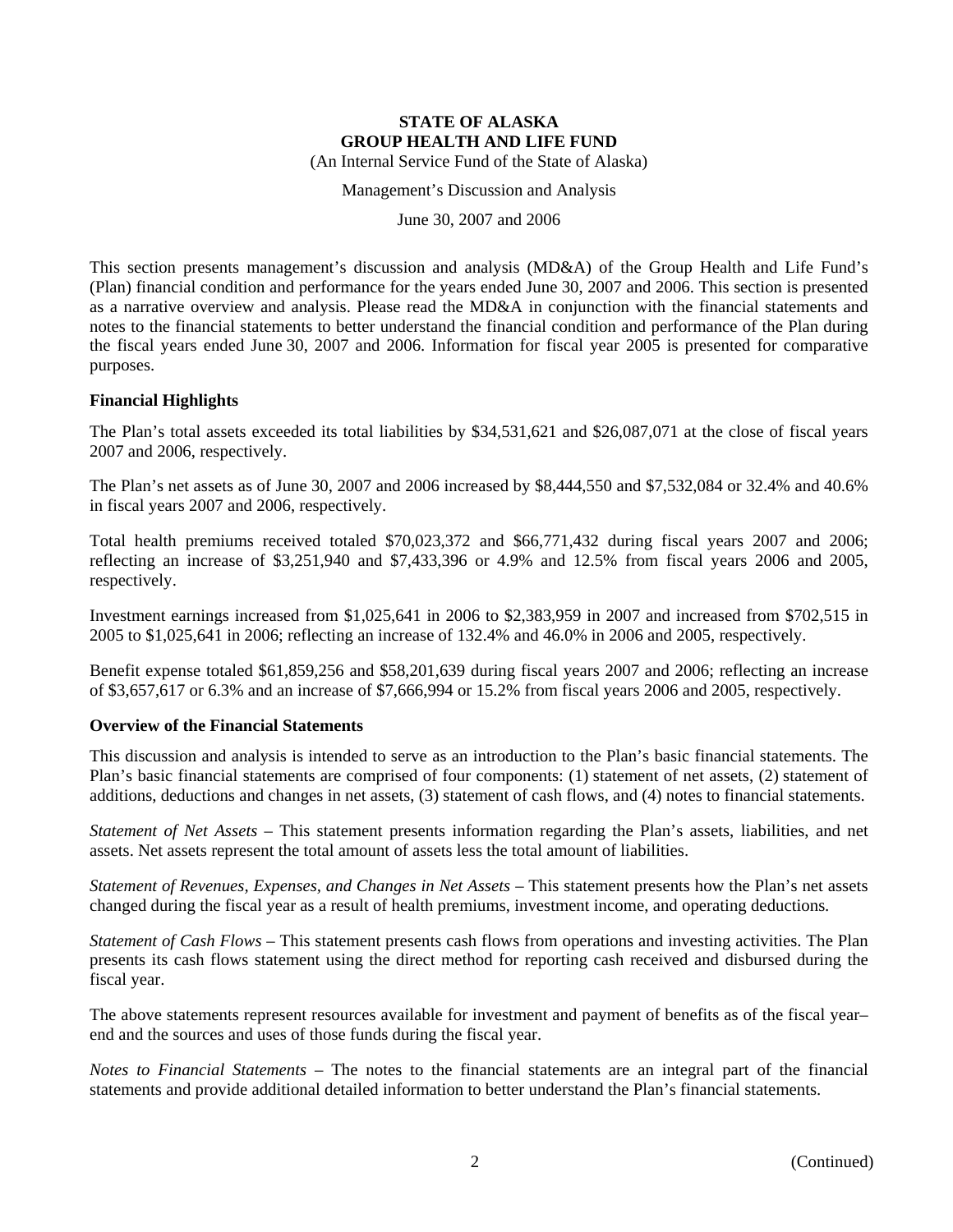## Management's Discussion and Analysis

#### June 30, 2007 and 2006

## **Condensed Financial Information**

|                                       |                  | <b>Net Assets</b> |            |                     |            |
|---------------------------------------|------------------|-------------------|------------|---------------------|------------|
|                                       |                  |                   |            | Increase/(decrease) |            |
| <b>Description</b>                    | 2007             | 2006              | Amount     | Percentage          | 2005       |
| Assets:                               |                  |                   |            |                     |            |
| Cash and cash equivalents             | \$<br>47,396,359 | 36,244,917        | 11,151,442 | 30.8%               | 27,045,398 |
| Securities lending collateral         | 9,438,417        | 7,020,235         | 2,418,182  | 34.4                | 224,037    |
| Receivables                           | 480,925          | 323,909           | 157,016    | 48.5                | 34,325     |
| Total assets                          | 57,315,701       | 43,589,061        | 13,726,640 | 31.5                | 27,303,760 |
| Liabilities:                          |                  |                   |            |                     |            |
| Claims payable                        | 12,407,841       | 10,364,766        | 2,043,075  | 19.7                | 6,733,800  |
| Due to State of Alaska General Fund   | 276,043          |                   | 276,043    | 100.0               |            |
| Accrued expenses                      | 661,779          | 116,989           | 544,790    | 465.7               | 1,790,936  |
| Securities lending collateral payable | 9,438,417        | 7,020,235         | 2,418,182  | 34.4                | 224,037    |
| <b>Total liabilities</b>              | 22,784,080       | 17,501,990        | 5,282,090  | 30.2                | 8,748,773  |
| Net assets                            | 34,531,621       | 26,087,071        | 8,444,550  | 32.4%               | 18,554,987 |

|                                        |            | <b>Changes in Net Assets</b> |            |            |            |
|----------------------------------------|------------|------------------------------|------------|------------|------------|
|                                        |            | Increase/(decrease)          |            |            |            |
| <b>Description</b>                     | 2007       | 2006                         | Amount     | Percentage | 2005       |
| Net assets, beginning of year<br>S.    | 26,087,071 | 18,554,987                   | 7,532,084  | 40.6%      | 10,818,638 |
| Operating revenues:<br>Health premiums | 70,023,372 | 66,771,432                   | 3,251,940  | 4.9        | 59,338,036 |
| Other revenues                         | 1,169,559  | 1,311,765                    | (142,206)  | (10.8)     | 1,267,623  |
| Total operating revenues               | 71,192,931 | 68,083,197                   | 3,109,734  | 4.6        | 60,605,659 |
| Operating deductions:                  |            |                              |            |            |            |
| <b>Benefits</b>                        | 61,859,256 | 58,201,639                   | 3,657,617  | 6.3        | 50,534,645 |
| Administrative                         | 3,273,084  | 3,375,115                    | (102, 031) | (3.0)      | 3,037,180  |
| Total operating deductions             | 65,132,340 | 61,576,754                   | 3,555,586  | 5.8        | 53,571,825 |
| Operating income                       | 6,060,591  | 6,506,443                    | (445, 852) | (6.9)      | 7,033,834  |
| Nonoperating revenues:                 |            |                              |            |            |            |
| Net investment income                  | 2,383,959  | 1,025,641                    | 1,358,318  | 132.4      | 702,515    |
| Changes in net assets                  | 8,444,550  | 7,532,084                    | 912,466    | 12.1       | 7,736,349  |
| Net assets, end of year                | 34,531,621 | 26,087,071                   | 8,444,550  | 32.4%      | 18,554,987 |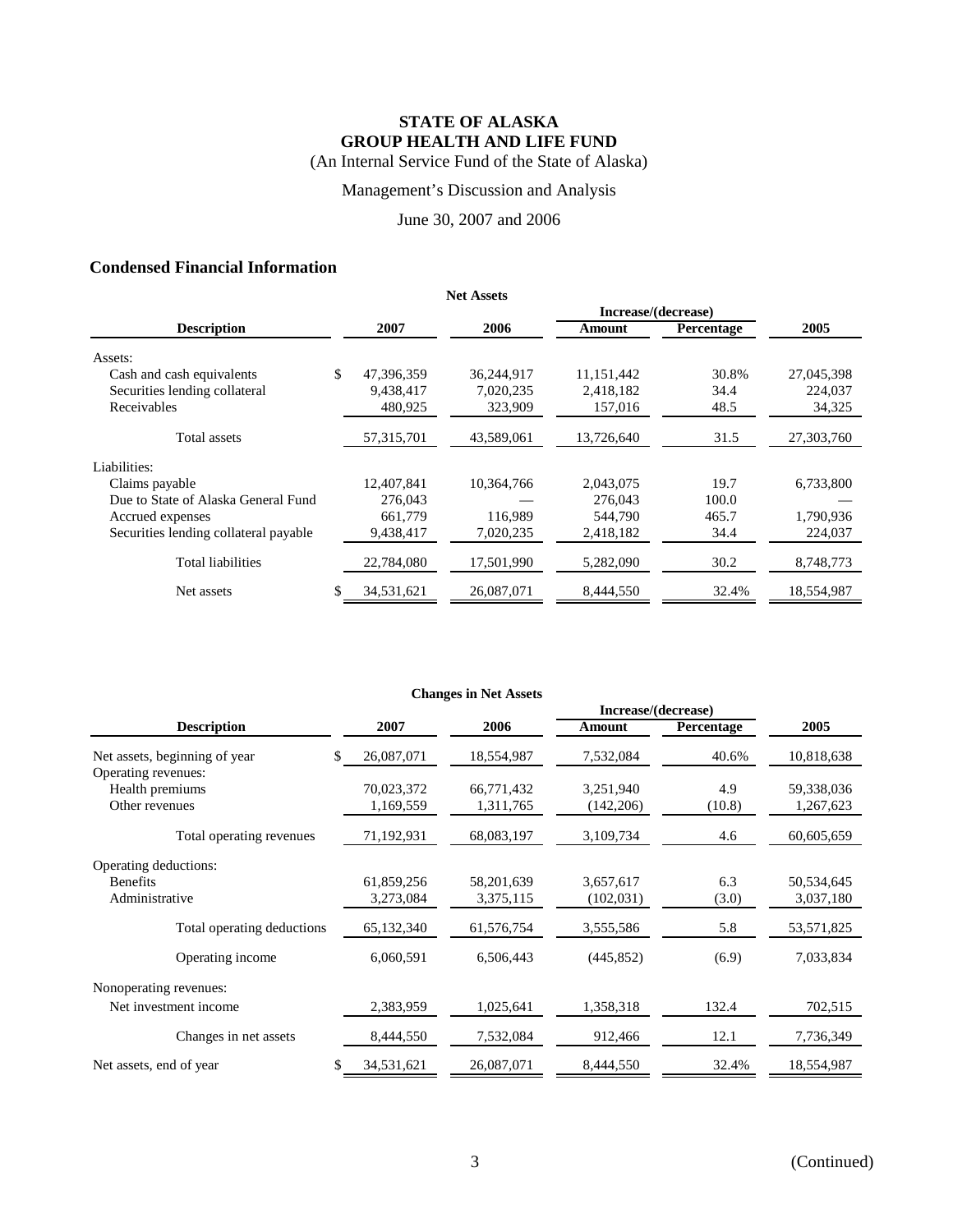Management's Discussion and Analysis

June 30, 2007 and 2006

#### **Financial Analysis of the Plan**

The Statement of Net Assets as of June 30, 2007 and 2006 showed total assets exceeding total liabilities by \$34,531,621 and \$26,087,071, respectively. These amounts represent the total plan assets held in trust for healthcare benefits on each of those dates. The entire amount is available to cover the Plan's obligations to pay healthcare benefits for its members and their beneficiaries.

These amounts also represent increases in net assets of \$8,444,550 and \$7,532,084, or 32.4% and 40.6% over fiscal years 2006 and 2005, respectively. Over the long term, healthcare premiums collected and investment income earned are expected to cover all claims costs. With continued increases in healthcare costs, the Plan must continue to accumulate assets to meet current and future claims costs.

#### **Premium Calculations**

The overall objective of the Plan is to have sufficient funds to meet claim costs. The premiums are recommended each year by the Division of Retirement and Benefits' (Division) benefit consultant with the governing body's concurrence and the Administrator's approval. Premiums are based on the Plan's fiscal year. The benefit consultant reviews the historical claims experience and administrative costs and uses that data to estimate trends to recommend premiums for the next fiscal year.

#### **Healthcare Premiums and Investment Income**

The revenues required to fund healthcare benefits are accumulated through a combination of employer health premiums, member health premiums and net investment income.

|                           |            |            | <b>Revenues</b> |            |            |
|---------------------------|------------|------------|-----------------|------------|------------|
|                           |            |            |                 |            |            |
|                           | 2007       | 2006       | Amount          | Percentage | 2005       |
| Health insurance premiums | 70,023,372 | 66,771,432 | 3,251,940       | 4.9%       | 59,338,036 |
| Other income              | 1,169,559  | 1,311,765  | (142, 206)      | (10.8)     | 1,267,623  |
| Net investment income     | 2,383,959  | 1,025,641  | 1,358,318       | 132.4      | 702,515    |
| Total                     | 73.576.890 | 69.108.838 | 4.468.052       | 6.5%       | 61.308.174 |

Over the long term, health premiums collected and investment income is expected to cover all costs of the Plan.

Healthcare premiums increased from \$820 per month per person in fiscal year 2006 to \$835 per month per person in fiscal year 2007. Premiums were \$742 in fiscal year 2005. Increases are the result of rising healthcare costs related to covered benefits. Premiums are based on historical and anticipated experience.

Other income represents prescription drug rebates, which decreased in 2007 due to a change in the coordination of benefits (COB) recommended by the Plan's prior consultant. The COB change resulted in a rebate reduction to the Plan, but had no financial impact on members of the Plan.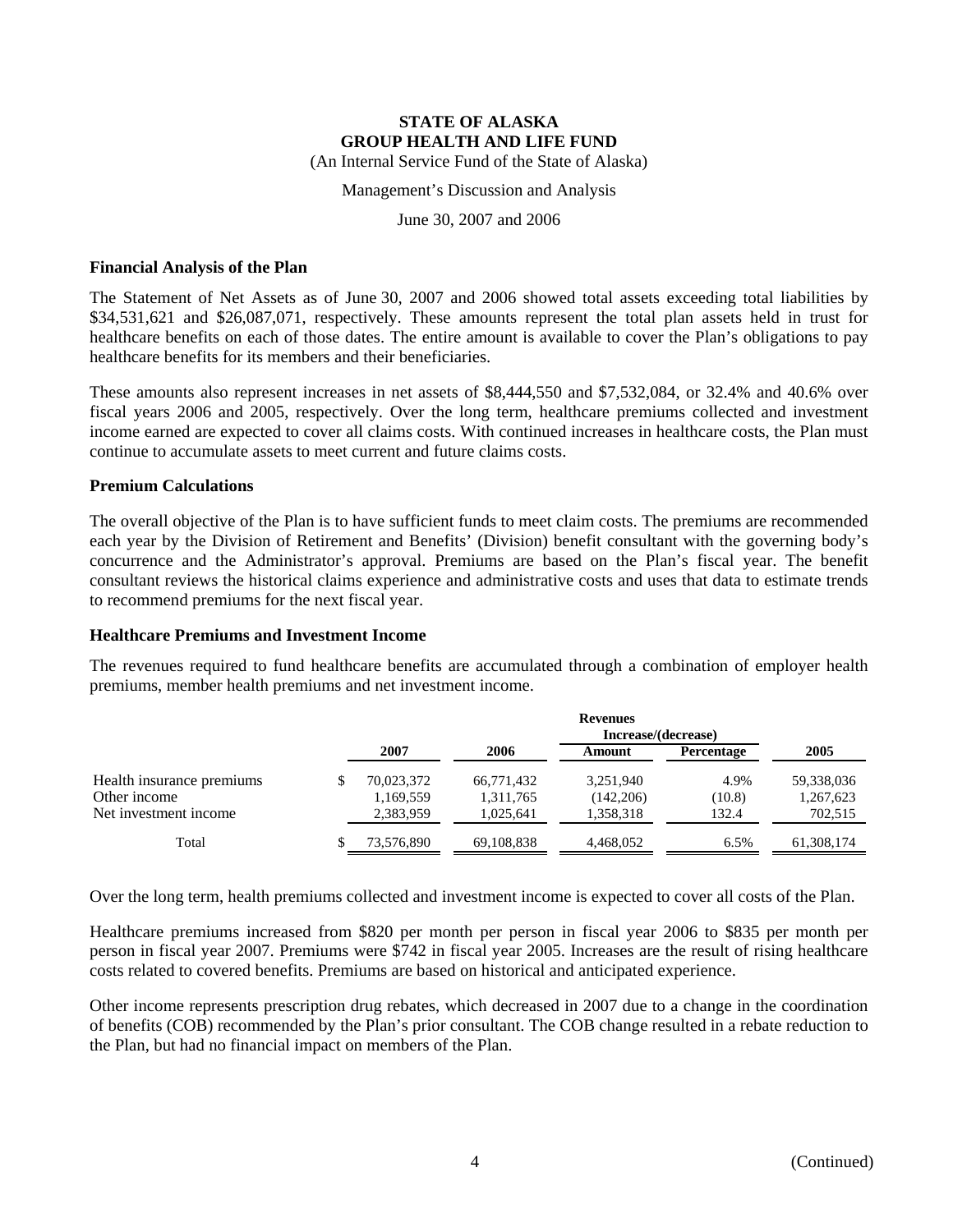(An Internal Service Fund of the State of Alaska)

Management's Discussion and Analysis

June 30, 2007 and 2006

#### **Healthcare Premiums and Investment Income (Cont.)**

Net investment income increased by \$1,358,318 or 132.4% from amounts recorded in fiscal year 2006 and increased by \$323,126 or 46.0% from amounts recorded in fiscal year 2005. These increases are due to higher returns on investments as well as a higher invested balance. Investments earned 5.6% in fiscal year 2007, 2.9% in fiscal year 2006 and 2.8% in fiscal year 2005. The invested balance increased \$11,151,442, \$9,199,519 and \$7,436,872 in fiscal years 2007, 2006 and 2005, respectively.

#### **Benefits and Expenses**

The primary expense of the Plan is the payment of healthcare benefits. These benefit costs and the cost of administering the Plan comprises the costs of operation.

|                                       | <b>Expenses</b><br>Increase/(decrease) |                         |                         |                   |                         |  |  |
|---------------------------------------|----------------------------------------|-------------------------|-------------------------|-------------------|-------------------------|--|--|
|                                       | 2007                                   | 2006                    | Amount                  | <b>Percentage</b> | 2005                    |  |  |
| Healthcare benefits<br>Administrative | 61,859,256<br>3,273,084                | 58,201,639<br>3,375,115 | 3,657,617<br>(102, 031) | 6.3%<br>(3.0)     | 50,534,645<br>3,037,180 |  |  |
| Total                                 | 65,132,340                             | 61,576,754              | 3,555,586               | 5.8%              | 53,571,825              |  |  |

Benefit expense increased \$3,657,617 and increased \$7,666,994 or 6.3% and 15.2% from fiscal years 2006 and 2005. The increase in fiscal year 2007 was due to increasing healthcare costs and covered members.

Increases to healthcare benefit expenses are expected in the future. The Plan's benefit consultants have identified and developed premiums necessary to cover the anticipated increased claims costs.

#### **Economic Conditions, Market Environment, and Results**

The overall objective of the Plan is to have sufficient funds to meet current and future claim costs. The premiums are calculated each fiscal year based on the anticipated claims and administrative costs for the following year. The benefit consultant reviews the historical claims experience and administrative costs and uses that data to estimate trends to develop premiums for the next fiscal year.

#### **Requests for Information**

This financial report is designed to provide a general overview of the Plan's financial condition for those with interest in the Plan's finances. Questions concerning any of the information provided in this report or requests for additional financial information should be addressed to the State of Alaska, Division of Retirement and Benefits, Accounting Section, P.O. Box 110203, Juneau, Alaska 99811–0203.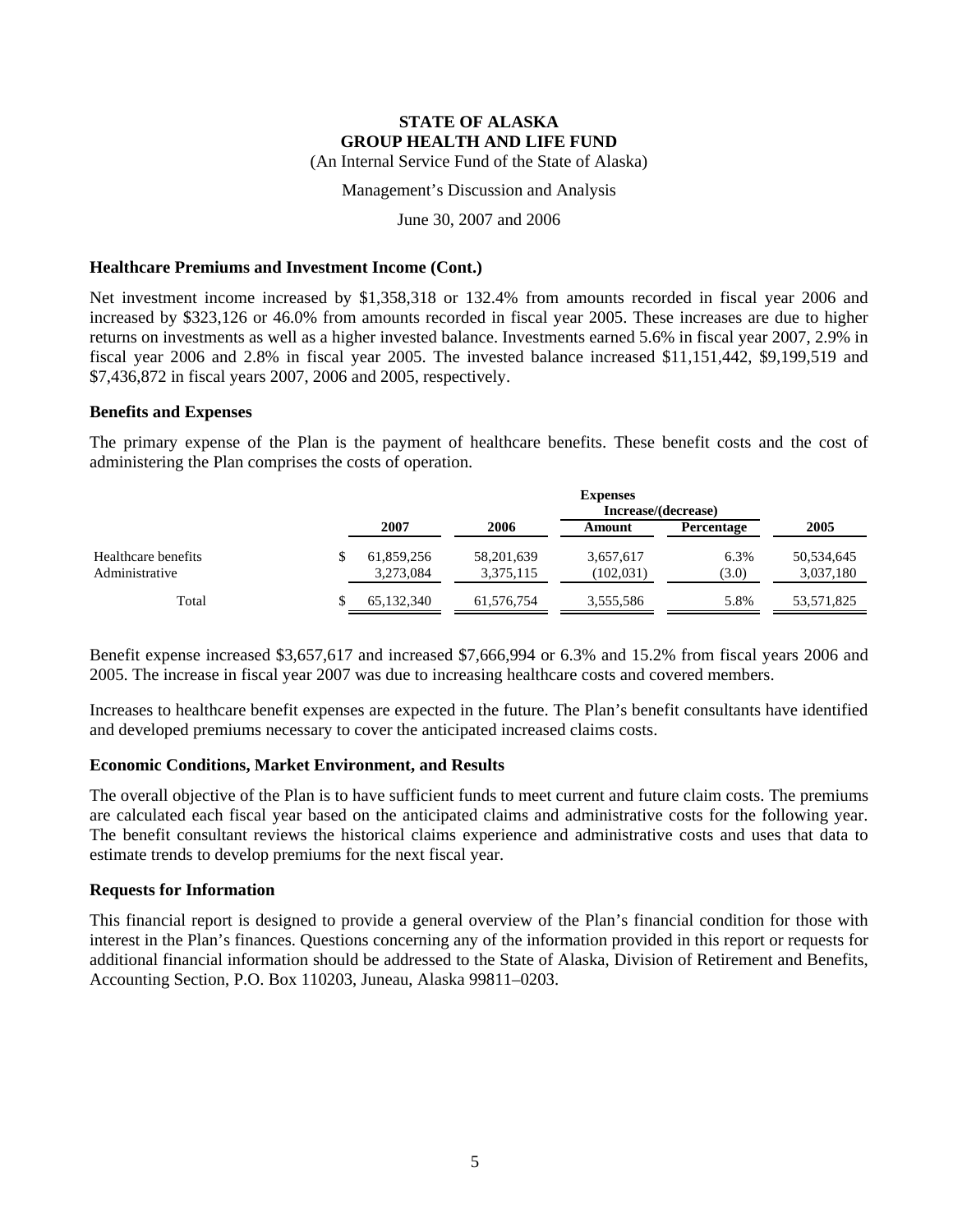(An Internal Service Fund of the State of Alaska)

## Statements of Net Assets

### June 30, 2007 and 2006

|                                                      | 2007             | 2006       |
|------------------------------------------------------|------------------|------------|
| Assets:                                              |                  |            |
| Cash and cash equivalents (notes 3 and 4):           |                  |            |
| Investment in State of Alaska General Fund and other |                  |            |
| Nonsegregated Investments Pool                       | \$<br>47,396,359 | 36,244,917 |
| Securities lending collateral (note 4)               | 9,438,417        | 7,020,235  |
| Due From State of Alaska General Fund                |                  | 33,873     |
| Premiums receivable                                  | 480,925          | 290,036    |
| Total assets                                         | 57, 315, 701     | 43,589,061 |
| Liabilities:                                         |                  |            |
| Claims payable (note 5)                              | 12,407,841       | 10,364,766 |
| Due to State of Alaska General Fund                  | 276,043          |            |
| Accrued expenses (note 5)                            | 661,779          | 116,989    |
| Securities lending collateral payable (note 4)       | 9,438,417        | 7,020,235  |
| <b>Total liabilities</b>                             | 22,784,080       | 17,501,990 |
| Unrestricted net assets                              | 34,531,621       | 26,087,071 |
|                                                      |                  |            |

See accompanying notes to financial statements.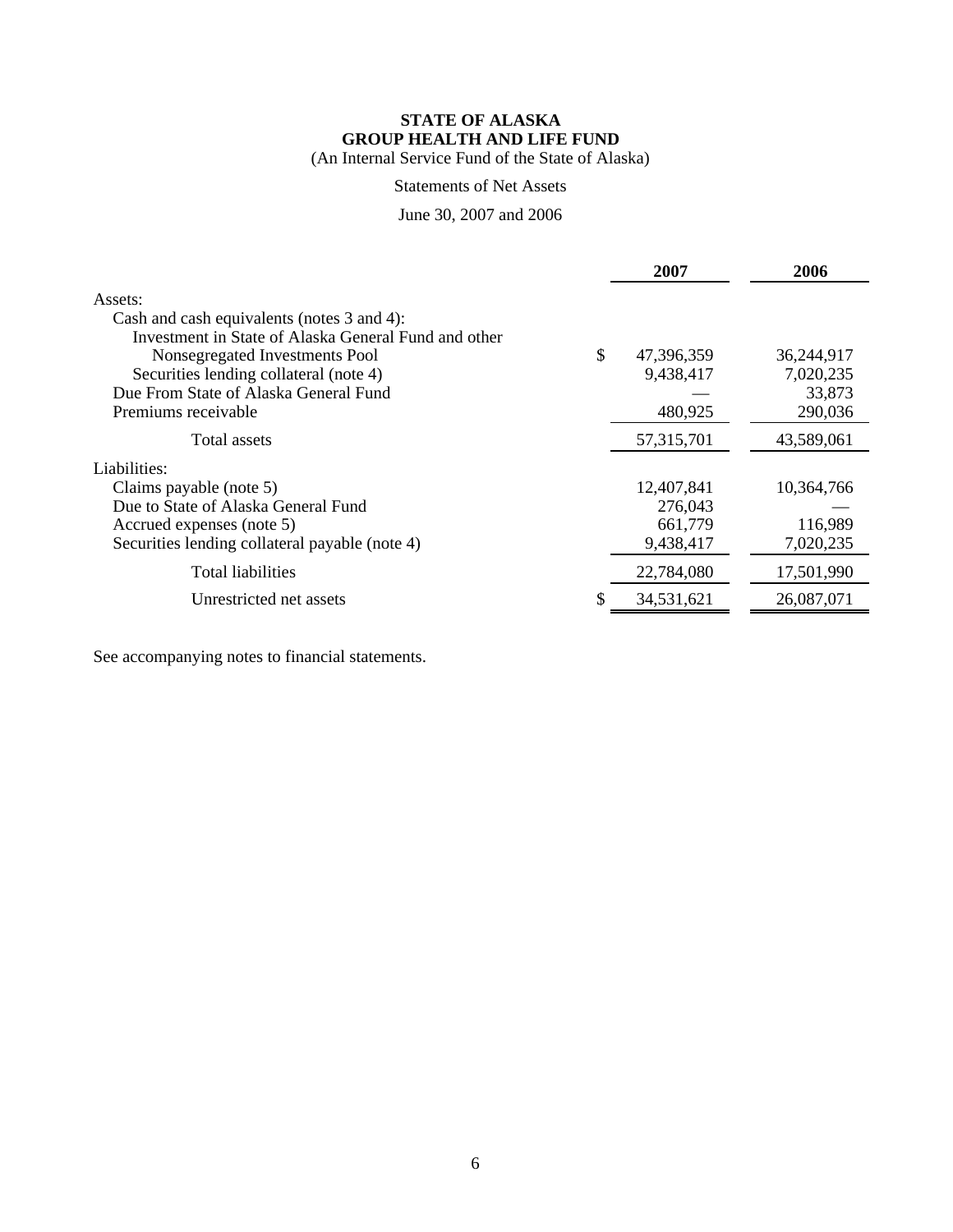(An Internal Service Fund of the State of Alaska)

## Statements of Revenues, Expenses, and Changes in Net Assets

Years ended June 30, 2007 and 2006

|                                               | 2007       | 2006       |
|-----------------------------------------------|------------|------------|
| Operating revenues:                           |            |            |
| \$<br>Employer health premiums                | 57,455,431 | 54,572,925 |
| Member health premiums                        | 12,567,941 | 12,198,507 |
| Other                                         | 1,169,559  | 1,311,765  |
| Total operating revenues                      | 71,192,931 | 68,083,197 |
| Operating expenses:                           |            |            |
| <b>Benefits</b>                               | 61,859,256 | 58,201,639 |
| Administrative                                | 3,273,084  | 3,375,115  |
| Total operating expenses                      | 65,132,340 | 61,576,754 |
| Operating income                              | 6,060,591  | 6,506,443  |
| Nonoperating revenues:                        |            |            |
| Investment income                             | 2,380,330  | 1,021,387  |
| Net investment income before securities       |            |            |
| lending activities                            | 2,380,330  | 1,021,387  |
| Securities lending income (note4)             | 332,801    | 170,540    |
| Less securities lending expense (note 4)      | 329,172    | 166,286    |
| Net income from securities lending activities | 3,629      | 4,254      |
| Net investment income                         | 2,383,959  | 1,025,641  |
| Change in net assets                          | 8,444,550  | 7,532,084  |
| Total net assets, beginning of year           | 26,087,071 | 18,554,987 |
| \$<br>Total net assets, end of year           | 34,531,621 | 26,087,071 |

See accompanying notes to financial statements.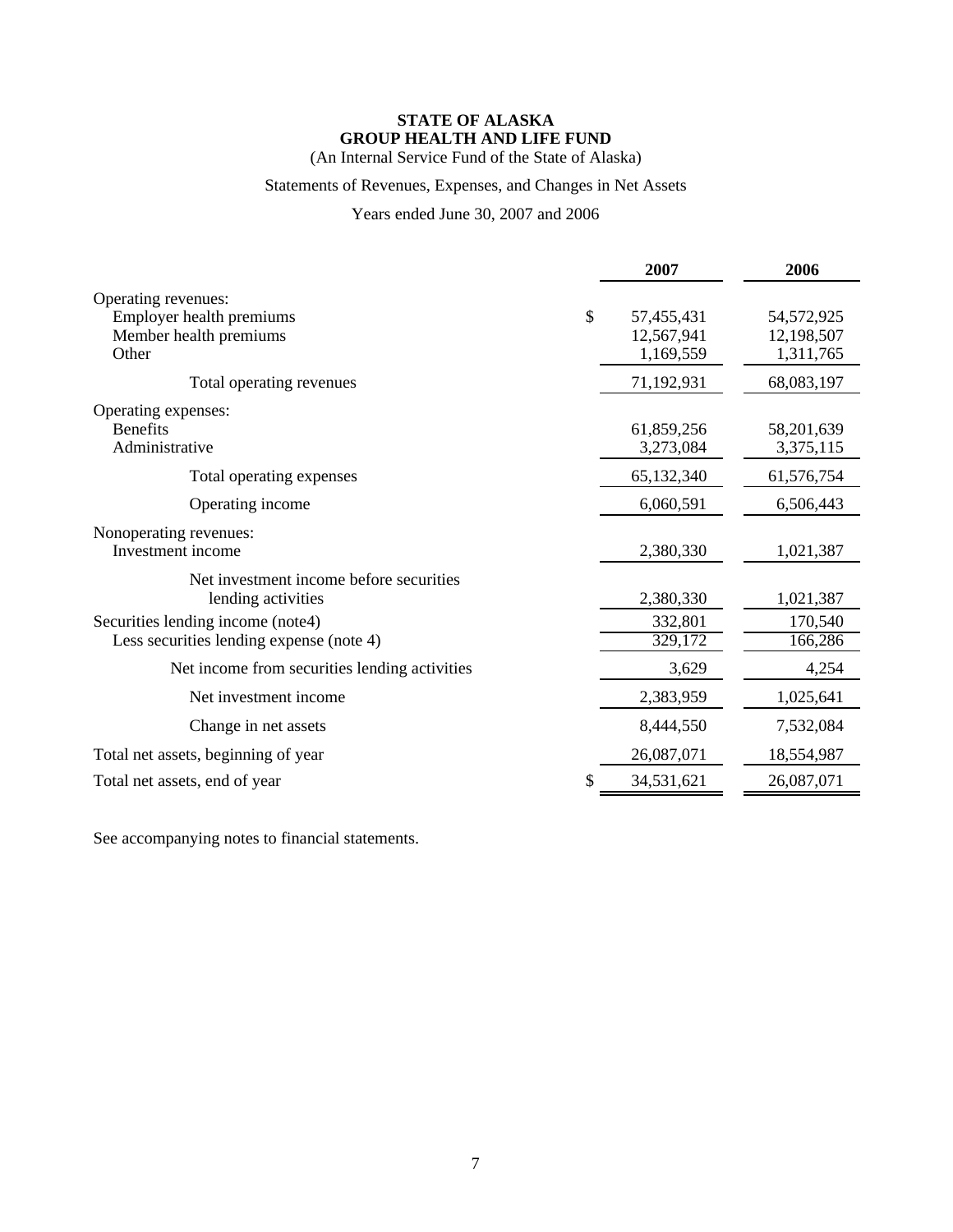(An Internal Service Fund of the State of Alaska)

#### Statements of Cash Flows

## Years ended June 30, 2007 and 2006

|                                                          |               | 2007           | 2006           |
|----------------------------------------------------------|---------------|----------------|----------------|
| Operating activities:                                    |               |                |                |
| Cash received for premiums within the states' entity     | $\mathcal{S}$ | 69,633,819     | 66,358,717     |
| Cash received from others for premiums                   |               | 358,574        | 427,806        |
| Cash received from third-party administrator             |               | 1,009,650      | 1,040,964      |
| Cash payments to third-party administrator for benefits  |               | (59, 540, 137) | (56, 215, 980) |
| Cash payments to employees                               |               | (185, 829)     | (68, 518)      |
| Cash payments to suppliers                               |               | (2,508,594)    | (3,369,111)    |
| Net cash provided by operating activities                |               | 8,767,483      | 8,173,878      |
| Investing activities:                                    |               |                |                |
| Net investment income received                           |               | 2,383,959      | 1,025,641      |
| Net cash provided by investing activities                |               | 2,383,959      | 1,025,641      |
| Net increase in cash and cash equivalents                |               | 11,151,442     | 9,199,519      |
| Cash and cash equivalents, beginning of year             |               | 36,244,917     | 27,045,398     |
| Cash and cash equivalents, end of year                   |               | 47,396,359     | 36,244,917     |
| Operating activities:                                    |               |                |                |
| Operating income                                         | \$            | 6,060,591      | 6,506,443      |
| Adjustments to reconcile operating income to net cash    |               |                |                |
| provided by operating activities:<br>Decrease in assets: |               |                |                |
| Premiums receivable                                      |               | (190, 889)     | (255,711)      |
| Due from State of Alaska                                 |               | 33,873         | (33, 873)      |
| Increase in liabilities:                                 |               |                |                |
| Claims payable                                           |               | 2,043,075      | 1,291,200      |
| Due to State of Alaska general fund                      |               | 276,043        | (20,068)       |
| Accrued expenses                                         |               | 544,790        | 685,887        |
| Net cash provided by operating activities                |               | 8,767,483      | 8,173,878      |

See accompanying notes to financial statements.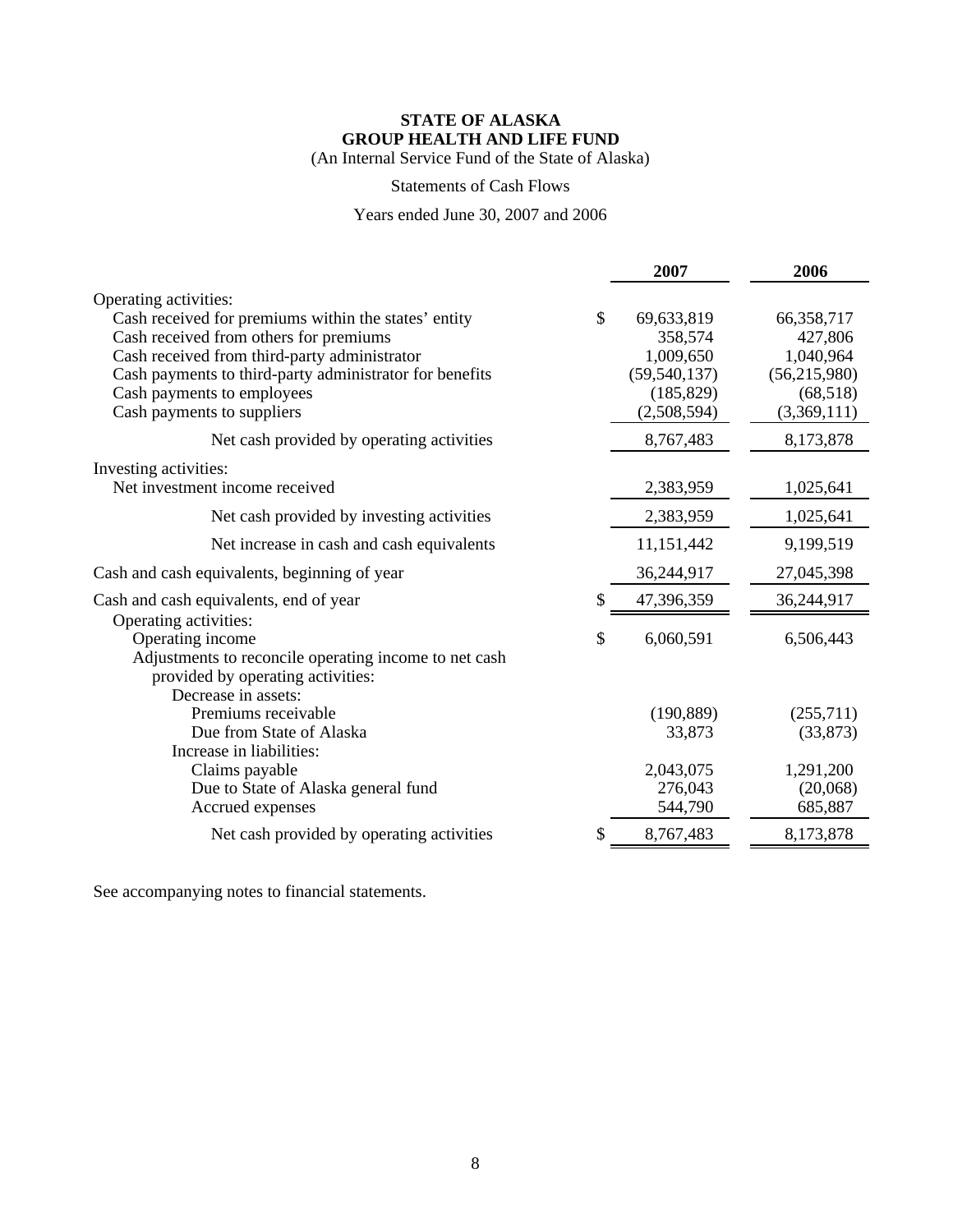Notes to Financial Statements

June 30, 2007 and 2006

#### **(1) Description**

The following brief description of the State of Alaska Group Health and Life Fund (Plan), an internal service fund of the State of Alaska (State), is provided for general information purposes only. Members should refer to the Select Benefits Information Booklet for more complete information.

#### *General*

The Plan was established on July 1, 1997 to provide self–insured healthcare benefits to eligible employees of the State of Alaska. The Plan is an internal service fund of the State financial reporting entity and is included as such in the State's comprehensive annual financial reports. As of June 30, 2007 and 2006, there were approximately 5,759 and 5,649 employees, excluding dependents, covered by the Plan, respectively.

Prior to July 1, 1997, healthcare benefits for State employees were fully insured through the payment of premiums to an insurance company.

#### *Benefits*

The Plan offers medical, dental, vision and audio benefits to eligible State employees and their dependents.

#### **Eligibility**

This Plan does not provide benefits to members of the following collective bargaining units, who chose to receive health coverage through a union trust:

- Labor, Trades and Crafts Unit
- Public Safety–Airport Security Unit
- Public Safety–Troopers Unit
- Correspondence Teachers Unit
- Masters Mates and Pilots
- Mt. Edgecumbe Teachers Unit
- General Government Unit

All other permanent employees of the State are covered by the Plan, including permanent seasonal and permanent part–time employees who elect coverage.

The Plan also provides coverage for State legislators and elected officials.

#### **Flexible Benefits**

Employees who are not covered through a union trust are eligible for flexible healthcare benefits. Under this program, employees are provided benefit credits by the State. Employees can use the benefit credits to purchase the benefits they want. Benefit credits equal the amount that the State contributes towards health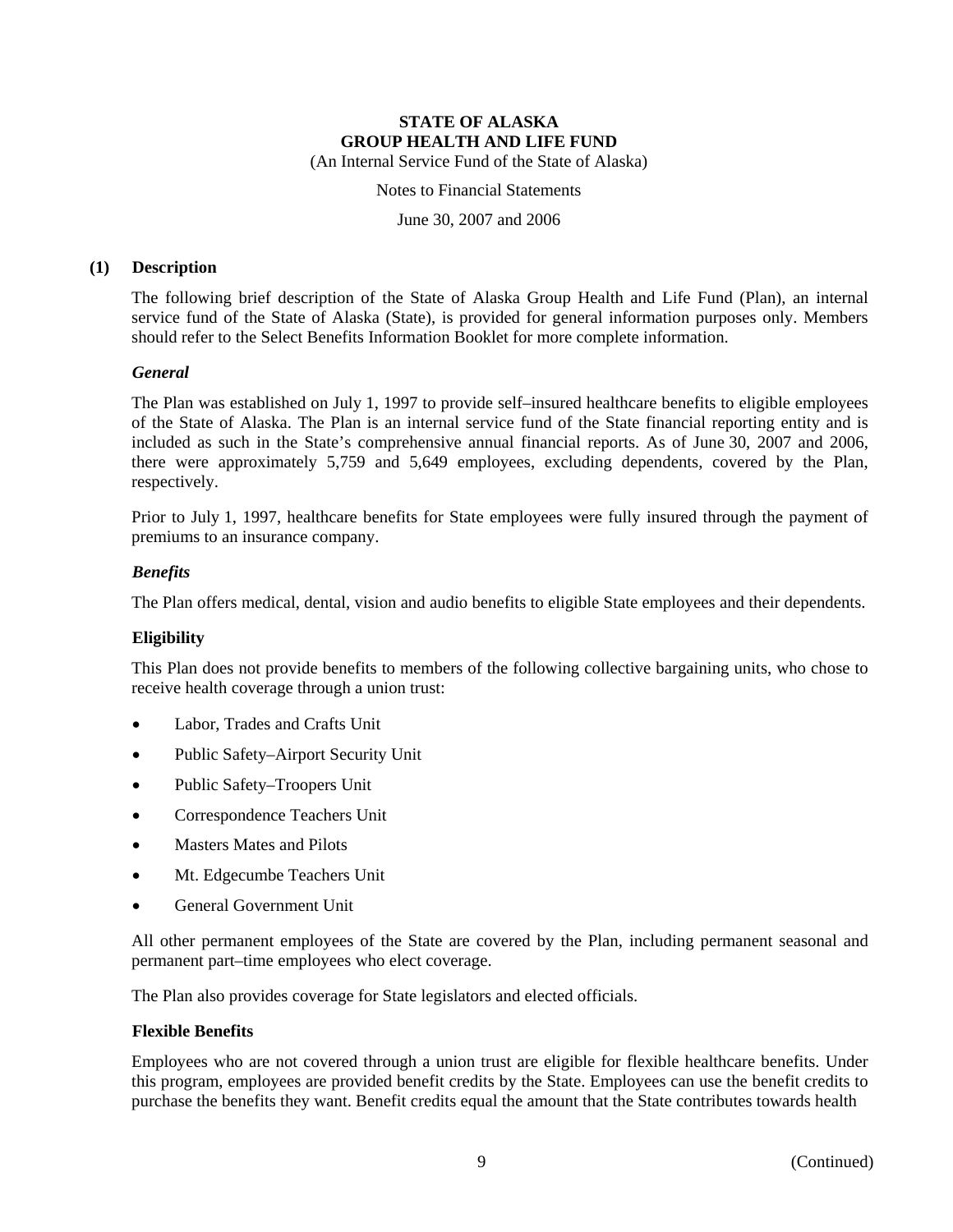#### Notes to Financial Statements

June 30, 2007 and 2006

#### **(1) Description (Cont.)**

benefits for all employees. The amount of benefit credits each employee receives is decided by the legislature and/or the appropriate collective bargaining agreement and can be adjusted each year. Each of the available options offers different benefits or pays benefits at different rates. If the cost of the benefit option selected by an employee exceeds the amount of their benefit credits, the difference is funded by the employee through pre–tax payroll deductions. If the cost of the benefit options selected by an employee is less than the amount of their benefit credits, the remaining benefit credits are contributed to a health care reimbursement account for that employee.

#### *Administration*

The Plan is administered by the State's Division of Retirement and Benefits (DRB). DRB utilizes the services of a claims administrator, Aetna, to process all medical, dental, and prescription drug claims. Some of the managed–care vision benefits provided by the Plan are administered by Vision Service Plan (VSP).

#### *Funding*

The Plan is self–insured for all benefits. The Plan's funding policy provides for the collection of premiums from employees, if applicable, and the State. Premium amounts are actuarially determined on an annual basis and adjusted as necessary. The State retains the risk of loss of allowable claims.

#### *Due From (To) State of Alaska General Fund*

Amounts due from (to) the State of Alaska General Fund represent the net difference between amounts paid by the Plan on behalf of others and amounts paid by others on behalf of the Plan.

#### **(2) Summary of Significant Accounting Policies**

#### *Basis of Accounting*

The Plan's financial statements are prepared using the economic resources measurement focus and the accrual basis of accounting. Premiums are recognized in the period in which they are due. Benefits are recognized when due and payable.

#### *Financial Statement Presentation*

The Plan distinguishes operating revenues and expenses from nonoperating revenues and expenses. Operating revenues and expenses generally result from providing services in connection with the Plan's principal ongoing operations. The principal operating revenues of the Plan are employer and member contributions. Operating expenses for the Plan include benefits and administrative expenses. All revenues and expenses not meeting this definition are reported as nonoperating revenues and expenses.

#### *Use of Estimates*

The preparation of financial statements in conformity with U.S. generally accepted accounting principles requires management to make estimates and assumptions that affect the reported amounts of assets and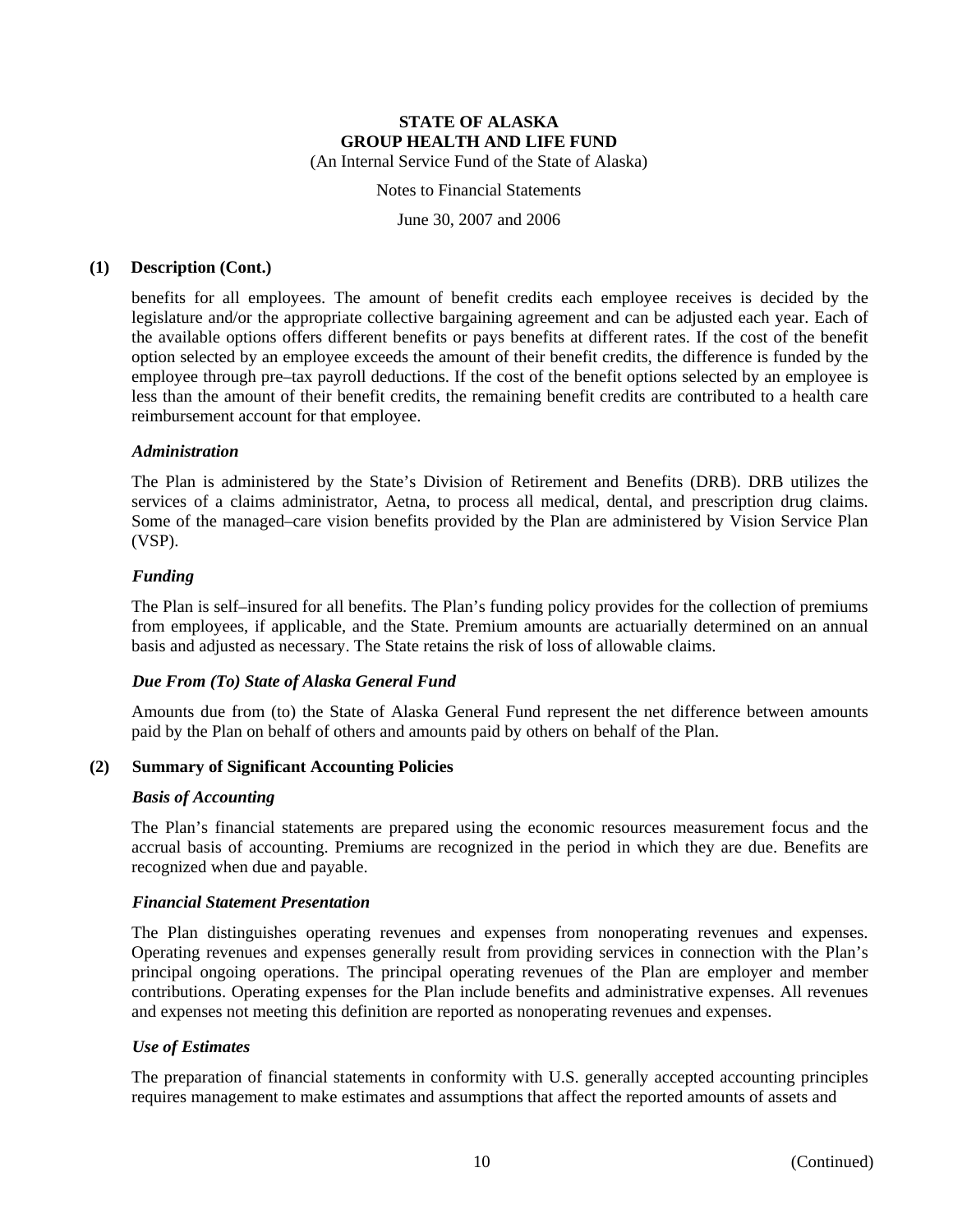Notes to Financial Statements

June 30, 2007 and 2006

#### **(2) Summary of Significant Accounting Policies (Cont.)**

liabilities and disclosure of contingent assets and liabilities at the date of the financial statements and the reported amounts of additions and deductions during the reporting period. Actual results could differ from those estimates.

#### *Investments*

Investments are recorded at fair value in accordance with Governmental Accounting Standards Board (GASB) Statement No. 31. Fair value is "the amount that a plan can reasonably expect to receive for an investment in a current sale between a willing buyer and a willing seller – that is, other than in a forced or liquidation sale." Security transactions are accounted for on a trade date (ownership) basis at the current fair value.

In fiscal year 2005, Governmental Accounting Standards Board (GASB) Statement 40, *Deposits and Investment Risk Disclosures* was implemented. GASB Statement No. 40 addresses disclosures on deposits and investments, focusing on common investment risks related to interest rate risk, credit risk, foreign currency risk and concentration of credit risk.

The Plan participates in the State General Fund and Other Nonsegregated Investments (GeFONSI) pool. GeFONSI invests in fixed income securities that are valued each business day using an independent pricing service. Money market funds are valued at amortized cost, which approximates fair value.

GeFONSI investment income is distributed to pool members monthly if prescribed by statute or if appropriated by state legislature.

#### *Statement of Cash Flows*

For purposes of reporting cash flows, cash and cash equivalents include the Plan's investment in the GeFONSI, which includes appreciation (depreciation) at June 30, 2007 and 2006. This investment pool has the general characteristics of a demand deposit account.

#### *Federal Income Tax Status*

The Plan is exempt from federal income taxes under Section 501(a) of the Internal Revenue Code.

#### *Reclassifications*

Certain reclassifications not affecting changes in fiduciary net assets have been made to 2006 amounts in order to conform to the 2007 presentation.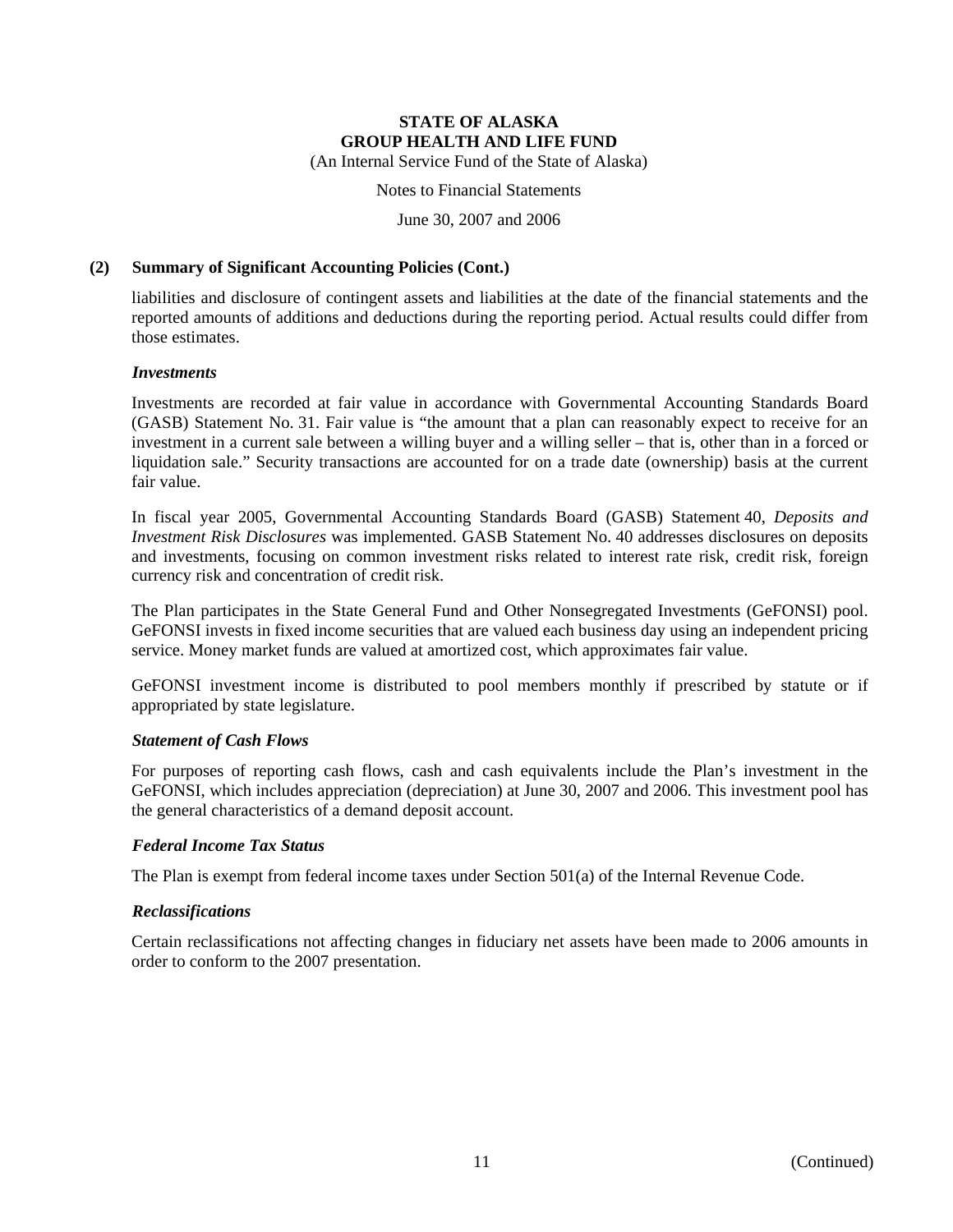Notes to Financial Statements

June 30, 2007 and 2006

#### **(3) Cash and Cash Equivalents**

The Plan invests in the State's internally managed General Fund and other nonsegregated investments pool (GeFONSI). GeFONSI consists of investments in the State's internally managed short–term and intermediate–term fixed income pools. Actual investing is performed by investment officers in the State's Department of Revenue, Treasury Division. A complete description of the investment policy for each pool is included in the *Department of Revenue, Treasury Division, Policies and Procedures Manual*.

At June 30, 2007, the Plan's share of pool investments was as follows:

|                                        | <b>Fair value</b> |               |                   |              |  |  |  |
|----------------------------------------|-------------------|---------------|-------------------|--------------|--|--|--|
|                                        | Short-term        | Intermediate- | <b>Securities</b> |              |  |  |  |
|                                        | fixed             | term fixed    | lending           |              |  |  |  |
| <b>Investment type</b>                 | income pool       | income pool   | collateral        | <b>Total</b> |  |  |  |
| \$<br>Overnight sweep account          | 137,984           |               |                   | 137,984      |  |  |  |
| Money market                           |                   |               | 9,438,417         | 9,438,417    |  |  |  |
| Short-term Investment Fund             | 897,937           | 2,947,120     |                   | 3,845,057    |  |  |  |
| Commercial paper                       | 1,988,980         |               |                   | 1,988,980    |  |  |  |
| U.S. treasury notes                    |                   | 8,869,811     |                   | 8,869,811    |  |  |  |
| U.S. government agency                 |                   | 7,749,434     |                   | 7,749,434    |  |  |  |
| Mortgage-backed                        | 1,536,670         | 4,043,732     |                   | 5,580,402    |  |  |  |
| Other asset-backed                     | 11,041,508        | 1,086,860     |                   | 12,128,368   |  |  |  |
| Corporate bonds                        | 5,725,031         |               |                   | 5,725,031    |  |  |  |
| Yankees:                               |                   | 2,622,058     |                   | 2,622,058    |  |  |  |
| Government                             |                   | 337,033       |                   | 337,033      |  |  |  |
| Corporate                              | 1,207,598         | 888,641       |                   | 2,096,239    |  |  |  |
| <b>Total Invested assets</b>           | 22,535,708        | 28,544,689    | 9,438,417         | 60,518,814   |  |  |  |
| Pool related net assets (liabilitites) | 73,297            | (3,755,718)   |                   | (3,682,421)  |  |  |  |
| Net invested assets                    | 22,609,005        | 24,788,971    | 9,438,417         | 56,836,393   |  |  |  |
| Participant unalloted cash             | 1,617             |               |                   | 1,617        |  |  |  |
| Net cash and cash equivalents          | 22,607,388        | 24,788,971    | 9,438,417         | 56,834,776   |  |  |  |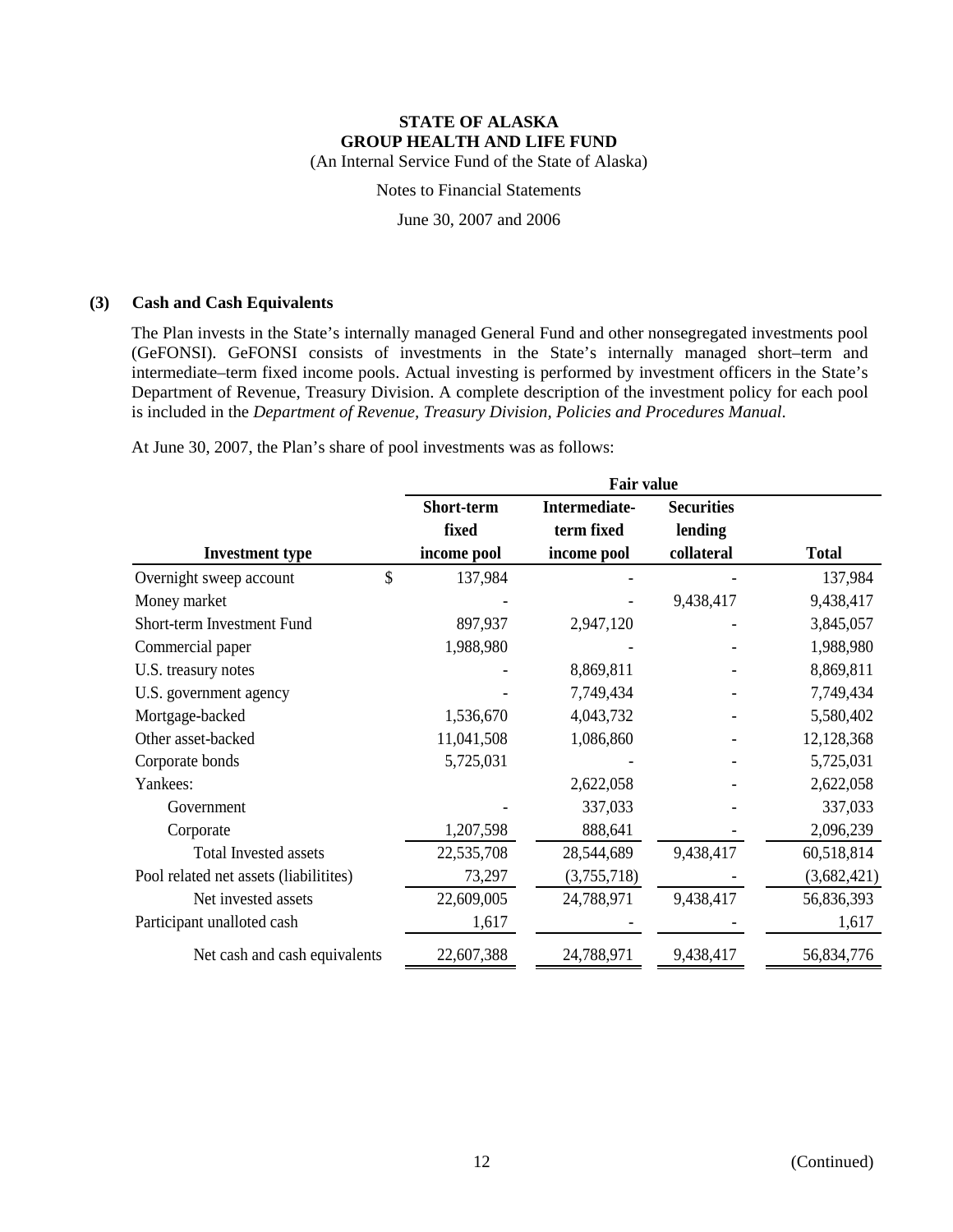Notes to Financial Statements

June 30, 2007 and 2006

#### **(3) Cash and Cash Equivalents (Cont.)**

At June 30, 2006, the Plan share of pool investments was as follows:

|                                       | <b>Fair value</b> |               |                   |              |  |  |  |  |
|---------------------------------------|-------------------|---------------|-------------------|--------------|--|--|--|--|
|                                       | Short-term        | Intermediate- | <b>Securities</b> |              |  |  |  |  |
|                                       | fixed             | term fixed    | lending           |              |  |  |  |  |
| <b>Investment type</b>                | income pool       | income pool   | collateral        | <b>Total</b> |  |  |  |  |
| Overnight sweep account               | \$<br>26,509      |               |                   | 26,509       |  |  |  |  |
| Money market                          |                   |               | 7,020,235         | 7,020,235    |  |  |  |  |
| Short-term Investment Fund            | 652,795           |               |                   | 652,795      |  |  |  |  |
| Commercial paper                      | 1,309,269         |               |                   | 1,309,269    |  |  |  |  |
| U.S. treasury notes                   |                   | 10,615,813    |                   | 10,615,813   |  |  |  |  |
| U.S. government agency                |                   | 3,949,303     |                   | 3,949,303    |  |  |  |  |
| Mortgage-backed                       | 1,127,067         | 2,342,030     |                   | 3,469,097    |  |  |  |  |
| Other asset-backed                    | 7,837,229         | 527,978       |                   | 8,365,207    |  |  |  |  |
| Corporate bonds                       | 4,054,865         | 3,471,977     |                   | 7,526,842    |  |  |  |  |
| Yankees - corporate                   | 166,414           | 115,516       |                   | 281,930      |  |  |  |  |
| Total invested assets                 | 15, 174, 148      | 21,022,617    | 7,020,235         | 43,217,000   |  |  |  |  |
| Pool related net assets (liabilities) | 104,817           | (57, 590)     |                   | 47,227       |  |  |  |  |
| Net invested assets                   | 15,278,965        | 20,965,027    | 7,020,235         | 43, 264, 227 |  |  |  |  |
| Participant unallotted cash           | 925               |               |                   | 925          |  |  |  |  |
| Net cash and cash                     |                   |               |                   |              |  |  |  |  |
| equivalents                           | \$<br>15,279,890  | 20,965,027    | 7,020,235         | 43,265,152   |  |  |  |  |

#### *Interest Rate Risk*

Interest rate risk is the risk that changes in interest rates will adversely affect the fair value of an investment.

#### *Short–Term Fixed Income Pool*

As a means of limiting its exposure to fair value losses arising from increasing interest rates, Treasury's investment policy limits individual fixed rate securities to fourteen months in maturity or fourteen months expected average life. Floating rate securities are limited to three years in maturity or three years expected average life. Treasury utilizes the actual maturity date for commercial paper and twelve months prepay speeds for other securities. At June 30, 2007, the expected average life of individual fixed rate securities ranged from four days to seven months and the expected average life of floating rate securities ranged from less than one year to three years.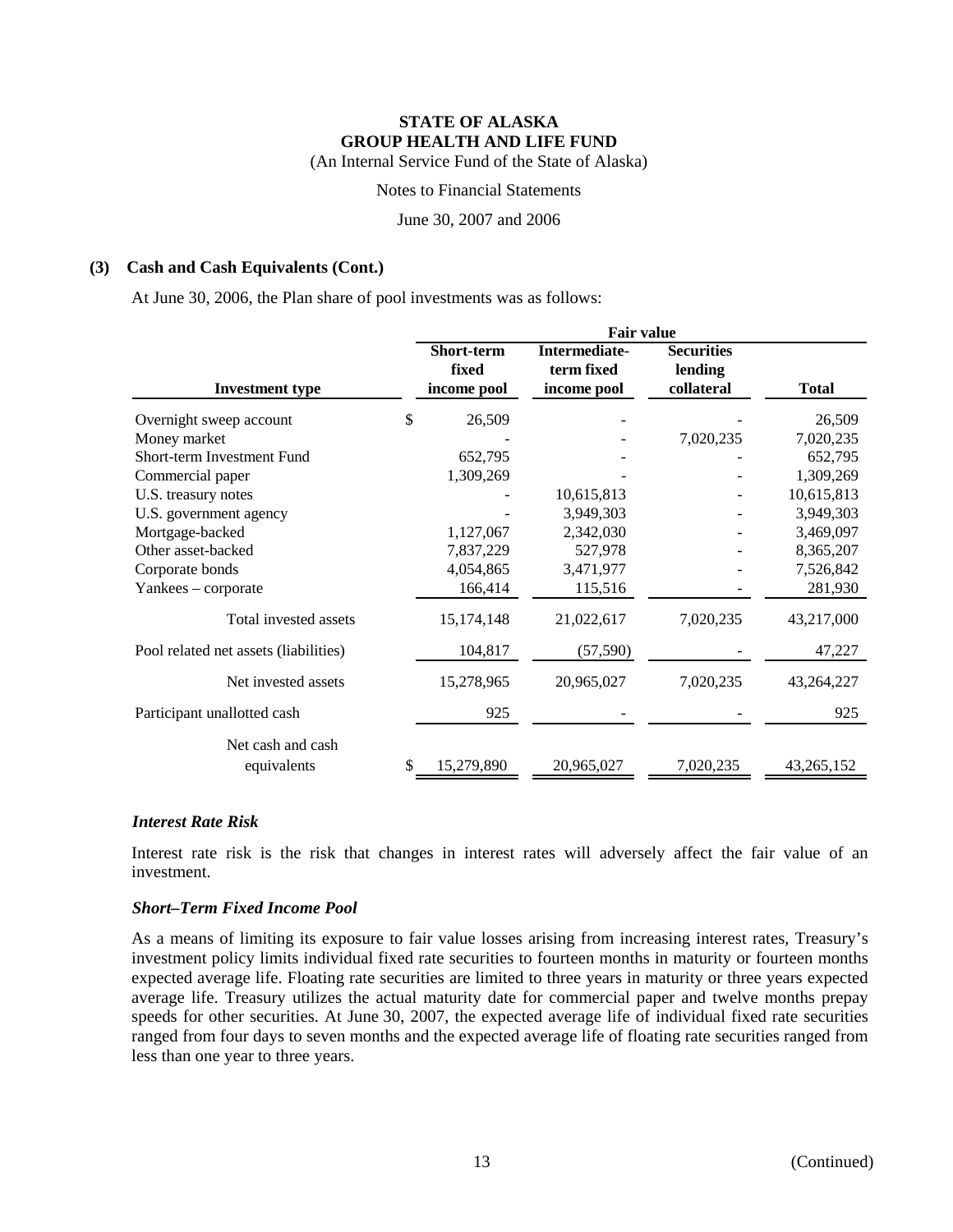Notes to Financial Statements

June 30, 2007 and 2006

#### **3) Cash and Cash Equivalents (Cont.)**

#### *Intermediate–Term Fixed Income Pools*

Through its investment policy, Treasury manages its exposure to fair value losses arising from increasing interest rates by limiting the effective duration of its intermediate–term fixed income pool to  $\pm$  20% of the Merrill Lynch 1–5 year Government Bond Index. The effective duration for the Merrill Lynch 1–5 year Government Bond Index at June 30, 2006, was 2.28 years.

At June 30, 2007, the effective duration by investment type was as follows:

|                                       | <b>Effective</b><br>duration<br>(In years) |
|---------------------------------------|--------------------------------------------|
| U.S. treasury notes                   | 2.41                                       |
| U.S. government and agency securities | 1.76                                       |
| Mortgage-backed                       | 3.10                                       |
| Other asset-backed                    | 1.56                                       |
| Corporate bonds                       | 2.73                                       |
| Yankees:                              |                                            |
| Government                            | 4.29                                       |
| Corporate                             | 3.58                                       |
| Portfolio effective duration          | 1.93                                       |

Duration is a measure of interest rate risk. It measures a security's sensitivity to a 100–basis point change in interest rates. The duration of a pool is the average fair value weighted duration of each security in the pool taking into account all related cash flows.

Treasury uses industry–standard analytical software developed by The Yield Book Inc. to calculate effective duration. The software takes into account various possible future interest rates, historical and estimated prepayment rates, call options and other variable cash flows for purposes of the effective duration calculation.

#### *Credit Risk*

Credit risk is the risk that an issuer or other counter party to an investment will not fulfill its obligations.

The Plan is subject to limited credit risk associated with securities lending transactions since the Commission is indemnified by State Street Corporation (the Bank) against any loss resulting from counterparty failure or default on a loaned security or its related income distributions. The Bank further indemnifies the ARMB against loss due to borrower rebates in excess of earning on cash collateral. Indemnifications are subject to limitation relating to war, civil unrest or revolution, or beyond the reasonable control of Bank.

Treasury's investment policy has the following limitations with regard to credit risk: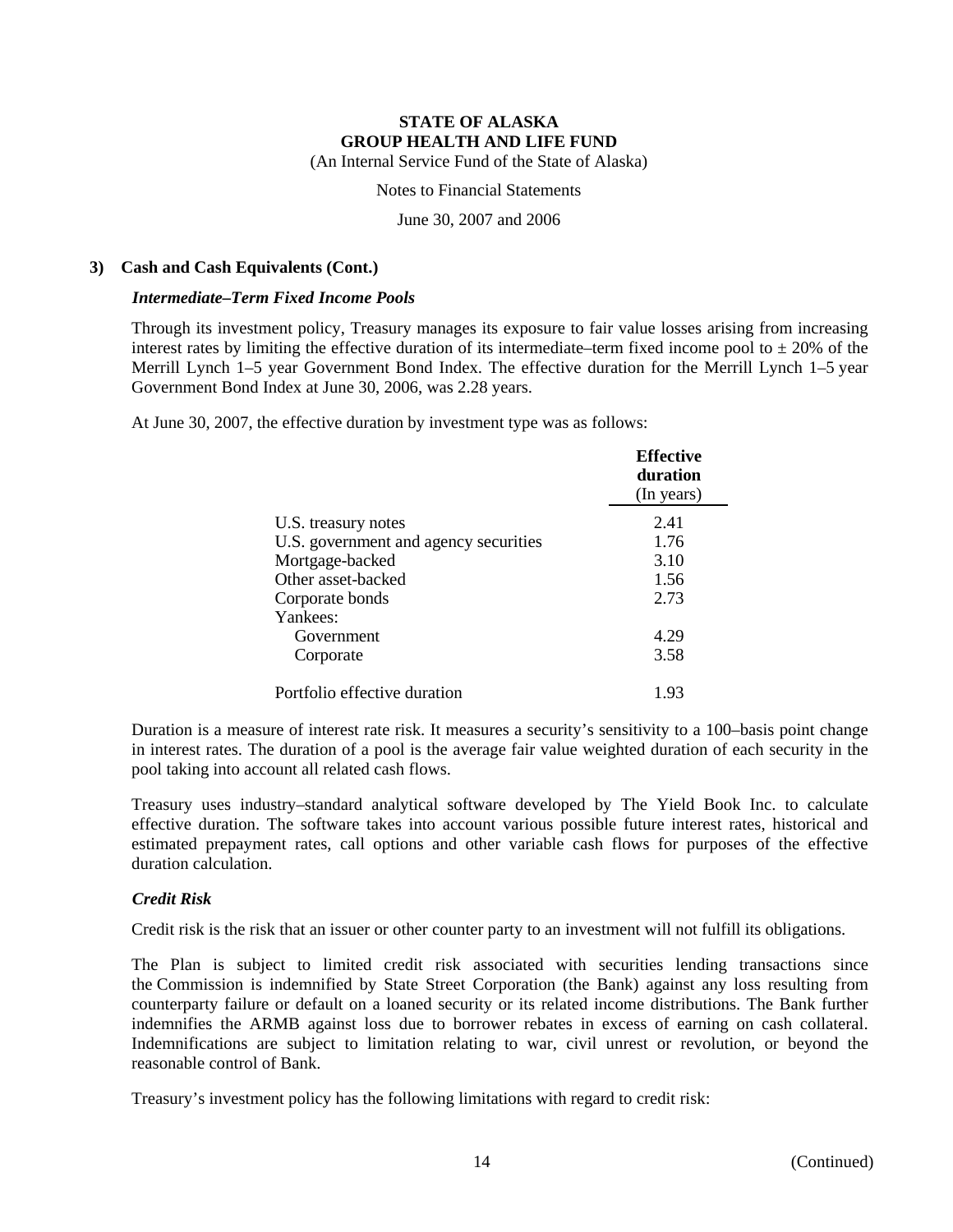Notes to Financial Statements

June 30, 2007 and 2006

#### **(3) Cash and Cash Equivalents (Cont.)**

With the exception of the sweep account, short–term fixed income pool investments are limited to instruments with a long–term credit rating of at least A3 or equivalent and instruments with a short–term credit rating of at least A1 or equivalent. For securities with long–term credit ratings, they may be purchased if the median rating of Standard & Poor's Corporation, Moody's and Fitch is A3 or equivalent. Asset–backed and nonagency mortgage securities may be purchased if only rated by one of the rating agencies mentioned above if they are rated AAA. Unexpected daily cash surpluses that arise in this pool are invested overnight in the custodian's repurchase agreement sweep account. Treasury does not have a policy to limit credit risk associated with the sweep account.

Intermediate–term fixed income pool investments are limited to securities with a long–term credit rating of at least BBB3 or equivalent and securities with a short–term credit rating of at least A1 or equivalent. For securities with long–term credit ratings, they may be purchased if the median rating of Standard & Poor's Corporation, Moody's and Fitch is BBB3 or equivalent. Asset–backed and nonagency mortgage securities may be purchased if only rated by one of the rating agencies mentioned above if they are rated AAA.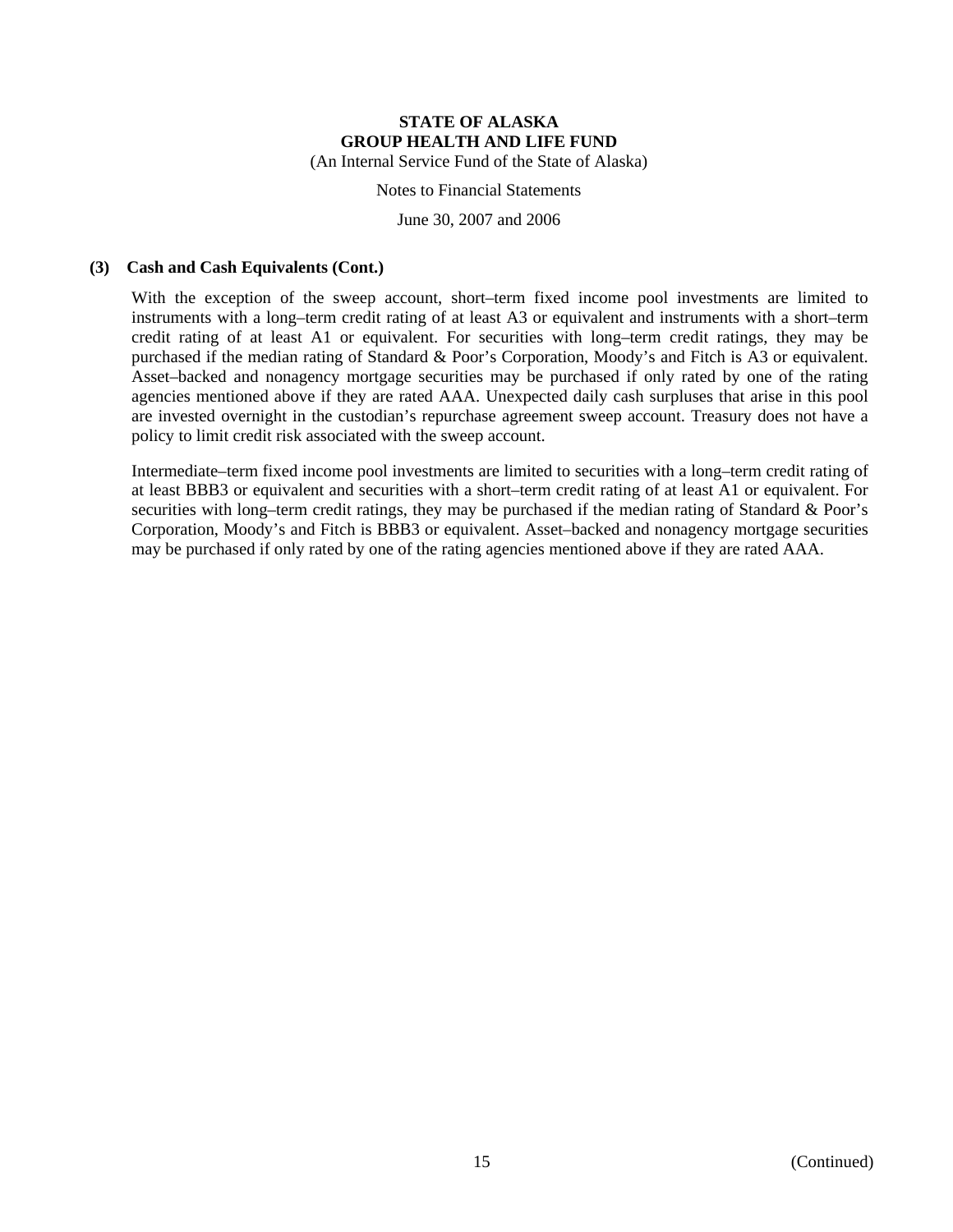Notes to Financial Statements

June 30, 2007 and 2006

#### **(3) Cash and Cash Equivalents (Cont.)**

At June 30, 2007, the State's internally managed pools consisted of investments with credit quality ratings issued by nationally recognized statistical rating organizations as follows (using Standard and Poor's Corporation rating scale):

| <b>Investment type</b>                | Rating <sup>1</sup> | Short-term<br>fixed income<br>pool | Intermediate-<br>term fixed<br>income pool |      |
|---------------------------------------|---------------------|------------------------------------|--------------------------------------------|------|
| Overnight Sweep Account               | Not Rated           | 0.61                               | %                                          | %    |
| Short-term Investment Account         | Not Rated           | 3.96                               | 0.05                                       |      |
| <b>Commercial Paper</b>               | AA                  | 1.88                               |                                            |      |
| <b>Commercial Paper</b>               | $\mathsf{A}$        | 3.09                               |                                            |      |
| <b>Commercial Paper</b>               | Not Rated           | 3.86                               |                                            |      |
| U.S. Government Agency discount notes | Not Rated           |                                    | 11.83                                      |      |
| U.S. Government Agency                | <b>AAA</b>          |                                    | 31.21                                      |      |
| <b>U.S. Government Agency</b>         | Not Rated           |                                    | 0.05                                       |      |
| Mortgage-backed                       | <b>AAA</b>          | 6.50                               | 14.75                                      |      |
| Mortgage-backed                       | $\overline{A}$      | 0.32                               |                                            |      |
| Mortgage-backed (agency)              | Not Rated           |                                    | 1.57                                       |      |
| Other asset-backed                    | <b>AAA</b>          | 40.98                              | 2.46                                       |      |
| Other asset-backed                    | AA                  | 0.91                               |                                            |      |
| Other asset-backed                    | $\mathsf{A}$        | 6.34                               | 0.88                                       |      |
| Other asset-backed                    | <b>BBB</b>          |                                    | 0.29                                       |      |
| Other asset-backed                    | Not rated           | 0.78                               | 0.76                                       |      |
| Corporate Bonds                       | <b>AAA</b>          | 1.97                               | 0.93                                       |      |
| Corporate Bonds                       | AA                  | 15.13                              | 4.01                                       |      |
| Corporate Bonds                       | A                   | 8.31                               | 2.98                                       |      |
| Corporate Bonds                       | <b>BBB</b>          |                                    | 2.51                                       |      |
| <b>Corporate Bonds</b>                | Not Rated           |                                    | 0.14                                       |      |
| Yankees – Government                  | AAA - BBB           |                                    | 1.36                                       |      |
| Yankees - Corporate                   | <b>AAA</b>          |                                    | 1.84                                       |      |
| Yankees - Corporate                   | AA                  | 3.09                               | 1.21                                       |      |
| Yankees – Corporate                   | A                   | 1.75                               | 0.29                                       |      |
| Yankees - Corporate                   | <b>BBB</b>          |                                    | 0.25                                       |      |
| Yankees - Corporate                   | Not Rated           | 0.52                               |                                            |      |
| No credit exposure                    |                     |                                    | 20.63                                      |      |
|                                       |                     | 100.00                             | 100.00<br>%                                | $\%$ |

<sup>1</sup> Rating modifiers are not disclosed.

At June 30, 2007, the securities lending collateral was invested in a registered 2(a)–7 money market fund that was not rated.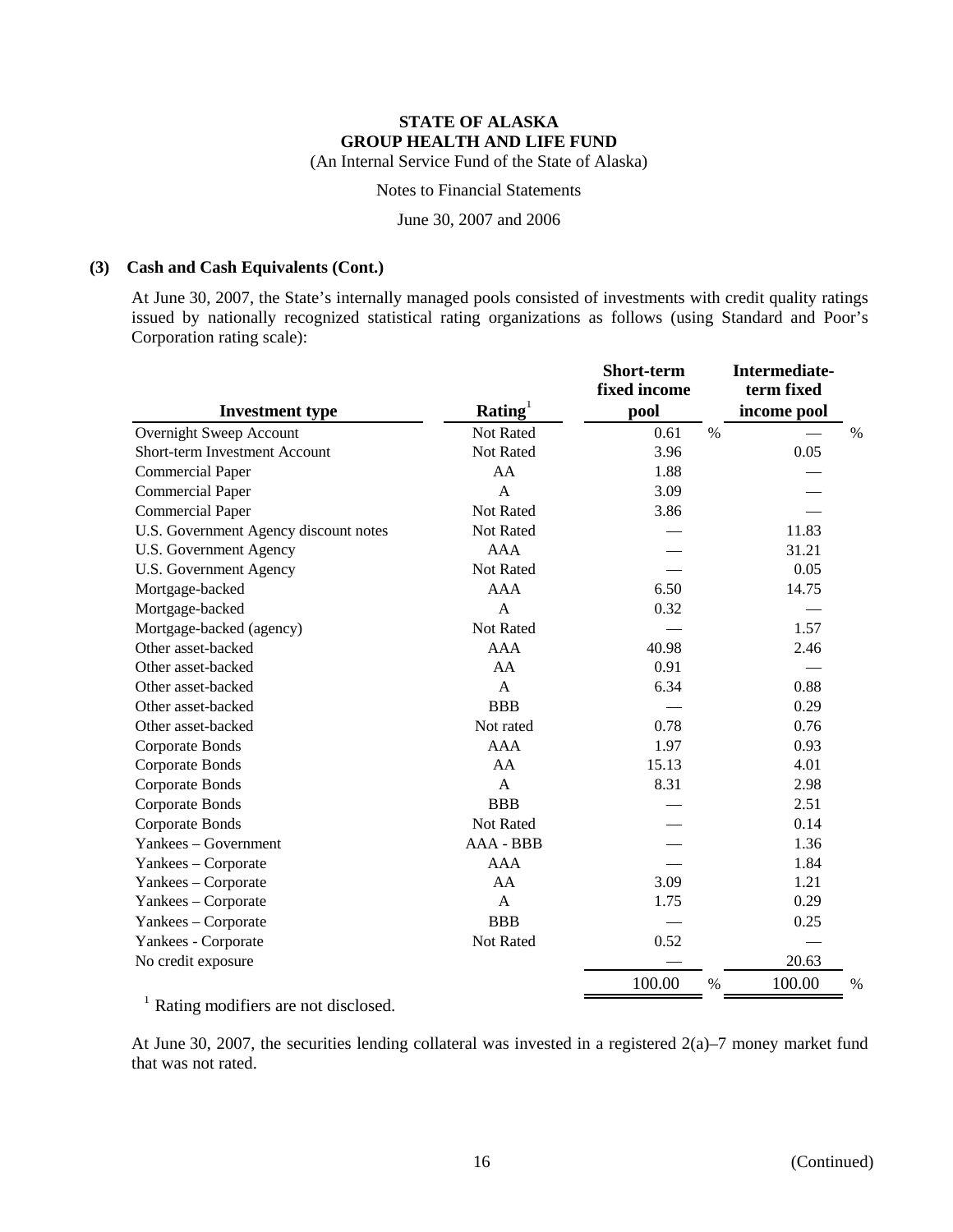Notes to Financial Statements

June 30, 2007 and 2006

#### **(3) Cash and Cash Equivalents (Cont.)**

#### *Concentration of Credit Risk*

Treasury's policy with regard to concentration of credit risk is to prohibit the purchase of more than five percent of a pool's holdings in corporate bonds of any one company or affiliated group. Federal national Mortgage Association and Federal Home Loan Mortgage Corporation securities are not classified as corporate bonds. At June 30, 2007, the Plan had more than five percent of their investments in Federal Home Loan Mortgage Corporation and Federal National Mortgage Association as follows:

|                                              | <b>Fair value</b> | <b>Percent of</b><br>total<br>investments |
|----------------------------------------------|-------------------|-------------------------------------------|
| Federal Home Loan Mortgage Corporation       | 12,013,404        | 21\%                                      |
| <b>Federal National Mortgage Association</b> | 6.668.712         |                                           |

#### **(4) Securities Lending**

Alaska Statute 37.10.071 authorizes the Commissioner of Revenue to lend assets, under an agreement and for a fee, against deposited collateral of equivalent fair value. The Commissioner entered into an agreement with the Bank to lend securities in the Short-term and Intermediate-term fixed income pools. The Bank, acting as the Commissioner's agent under the agreement, transfers securities to broker agents or other entities for collateral in the form of cash or securities and simultaneously agrees to return the collateral for the same securities in the future.

At June 30, 2007 and 2006, the fair value of securities on loan allocable to the Plan totaled \$9,290,343 and \$6,891,150, respectively.

There is no limit to the amount that can be loaned and the Commissioner is able to sell securities on loan. Loans are collateralized at not less than 102% of their fair value. Loaned securities and collateral is marked to market daily and collateral is received or delivered the following day to maintain collateral levels.

Cash collateral of \$9,438,417 and \$7,020,235 at June 30, 2007 and 2006, respectively, is invested in a registered 2(a)–7 money market fund. Maturities of investments in the money market fund generally do not match the maturities of the loaned securities because the lending agreements are terminable at will. Securities on loan, cash collateral and cash collateral payable are recorded in the financial statements. Collateral securities may be pledge or sold upon borrower default. Since the Commissioner does not have the ability to pledge or sell the collateral securities unless the borrower defaults, they are not recorded in the financial statements. Securities under loan, cash collateral and cash collateral payable are recorded in the financial statements at fair value. The Bank, the Plan and the borrower receive a fee from earnings on invested collateral. The Bank and the Plan share a fee paid by the borrower for loans not collateralized with cash.